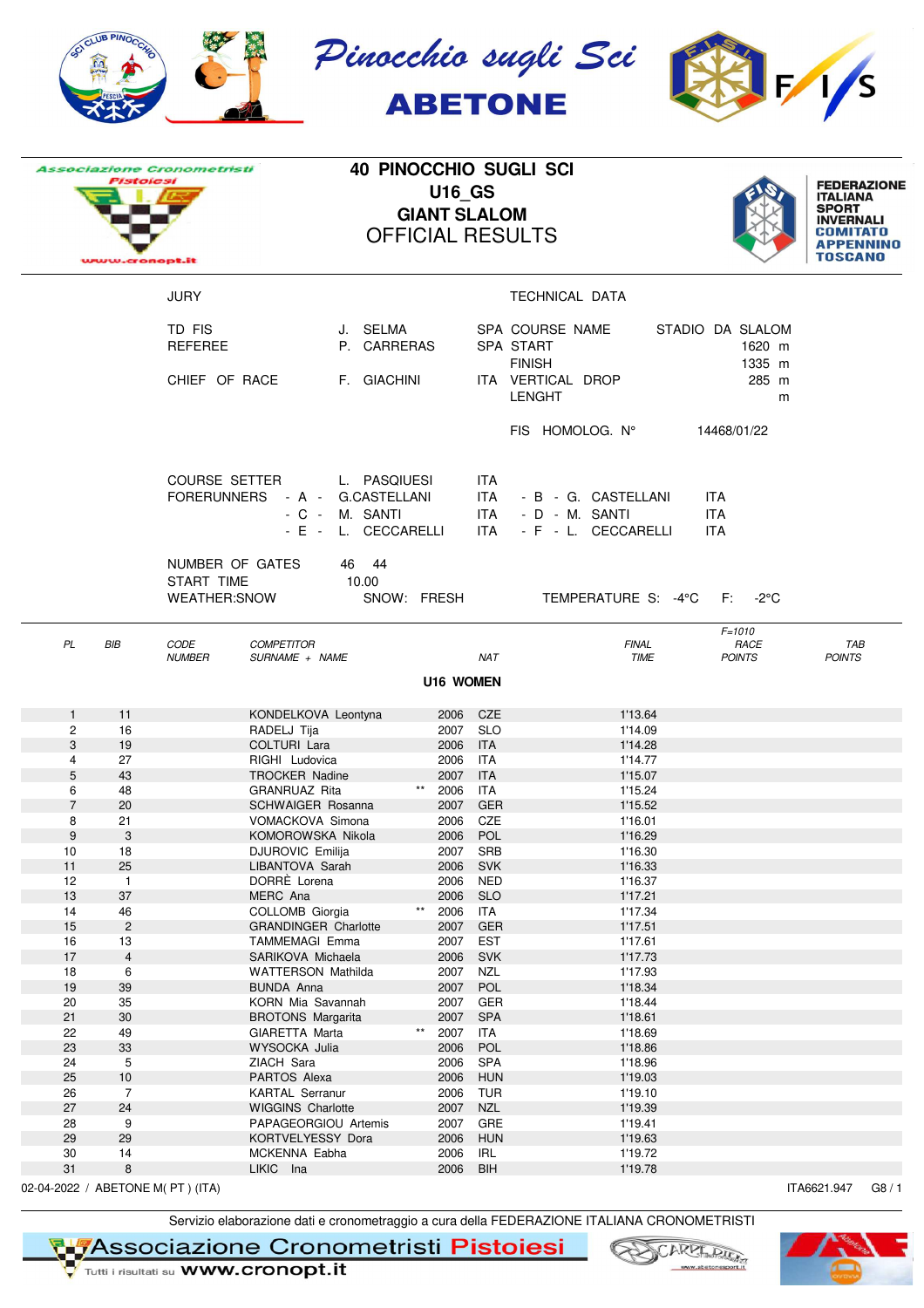

|           |            |               |                            |    |      |            |              | $F = 1010$    |               |
|-----------|------------|---------------|----------------------------|----|------|------------|--------------|---------------|---------------|
| <b>PL</b> | <b>BIB</b> | CODE          | <b>COMPETITOR</b>          |    |      |            | <b>FINAL</b> | RACE          | TAB           |
|           |            | <b>NUMBER</b> | SURNAME + NAME             |    |      | <b>NAT</b> | <b>TIME</b>  | <b>POINTS</b> | <b>POINTS</b> |
|           |            |               |                            |    |      |            |              |               |               |
| 32        | 15         |               | POKLEPOVIC Agustina        |    | 2007 | <b>ARG</b> | 1'20.39      |               |               |
| 33        | 47         |               | <b>WOJCIAK Aniela</b>      | ** | 2007 | POL        | 1'20.80      |               |               |
| 34        | 45         |               | RABAT Marta                |    | 2006 | <b>SPA</b> | 1'21.92      |               |               |
| 35        | 31         |               | <b>LUTTEKES Marit</b>      |    | 2006 | <b>NED</b> | 1'22.24      |               |               |
| 36        | 28         |               | <b>TEDER Hanna Cret</b>    |    | 2007 | <b>EST</b> | 1'22.89      |               |               |
| 37        | 34         |               | PAPACHATZI Maria Konstanti |    | 2007 | <b>GRE</b> | 1'23.53      |               |               |
| 38        | 44         |               | DROBNJAK Anastasija        |    | 2006 | <b>SRB</b> | 1'23.59      |               |               |
| 39        | 17         |               | <b>BIRO</b> Maja           |    | 2007 | ROU        | 1'23.93      |               |               |
| 40        | 38         |               | GEORGIADOU Theopisti       |    | 2006 | GRE        | 1'24.07      |               |               |
| 41        | 42         |               | <b>TYMCYNA Dora</b>        |    | 2007 | <b>HUN</b> | 1'24.40      |               |               |
| 42        | 26         |               | GRBOVIC Dea                |    | 2006 | <b>SRB</b> | 1'24.54      |               |               |
| 43        | 41         |               | <b>YUVACAN Dafne</b>       |    | 2006 | <b>TUR</b> | 1'25.65      |               |               |
| 44        | 22         |               | SIMARI BIRKNER Guadalupe   |    | 2007 | ARG        | 1'32.07      |               |               |
| 45        | 12         |               | ZANDERE Patricija          |    | 2007 | LAT        | 1'33.60      |               |               |

## DID NOT START ... 0

DID NOT FINISH .. 4

| 23 | HASIRCI Ada     | <b>TUR</b><br>2007 |  |
|----|-----------------|--------------------|--|
| 32 | LESKOVEC Alina  | - SLO<br>2006      |  |
| 36 | DRAPALOVA Elena | CZE<br>2006        |  |
| 40 | CHOROGWICKA Mia | SVK<br>2006        |  |
|    |                 |                    |  |

DISQUALIFIED ...... 0

The Technical Delegate

02-04-2022 / ABETONE M(PT) (ITA) G8 / 2

Servizio elaborazione dati e cronometraggio a cura della FEDERAZIONE ITALIANA CRONOMETRISTI

**T 17 Associazione Cronometristi Pistoiesi**<br>Te <sub>Tutti i risultati su</sub> www.cronopt.it





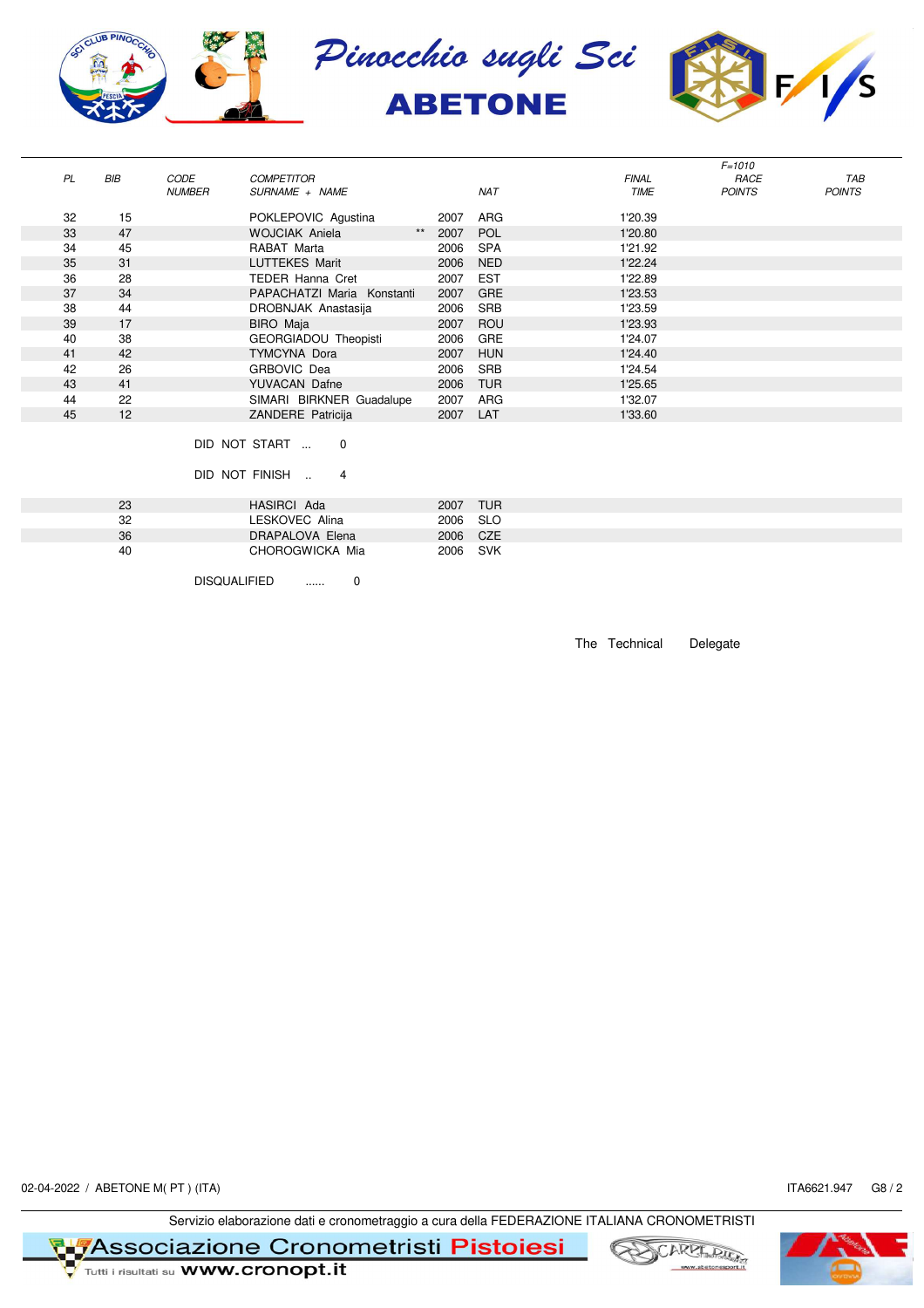|                                  | CLUB PINOC |                                                      |                                                                                 |              |                                      |                                | Pinocchio sugli Sci<br><b>ABETONE</b>                              |                                               |                                                                                      |
|----------------------------------|------------|------------------------------------------------------|---------------------------------------------------------------------------------|--------------|--------------------------------------|--------------------------------|--------------------------------------------------------------------|-----------------------------------------------|--------------------------------------------------------------------------------------|
|                                  | Pistolesi  | <b>Associazione Cronometristi</b><br>w.cronopt.it    |                                                                                 |              | <b>U16_GS</b><br><b>GIANT SLALOM</b> |                                | <b>40 PINOCCHIO SUGLI SCI</b><br><b>OFFICIAL RESULTS</b>           |                                               | <b>FEDERAZIONE</b><br><b>ITALIANA</b><br><b>SPORT</b><br><b>INVERNALI</b><br>TOSCANO |
|                                  |            | <b>JURY</b>                                          |                                                                                 |              |                                      |                                | TECHNICAL DATA                                                     |                                               |                                                                                      |
|                                  |            | TD FIS<br><b>REFEREE</b><br>CHIEF OF RACE            | J. SELMA<br>P. CARRERAS<br>F. GIACHINI                                          |              |                                      |                                | SPA COURSE NAME<br>SPA START<br><b>FINISH</b><br>ITA VERTICAL DROP | STADIO DA SLALOM<br>1620 m<br>1335 m<br>285 m |                                                                                      |
|                                  |            |                                                      |                                                                                 |              |                                      |                                | <b>LENGHT</b>                                                      | m                                             |                                                                                      |
|                                  |            |                                                      |                                                                                 |              |                                      |                                | FIS HOMOLOG. N°                                                    | 14468/01/22                                   |                                                                                      |
|                                  |            | <b>COURSE SETTER</b><br><b>FORERUNNERS</b>           | L. PASQIUESI<br>- A - G.CASTELLANI<br>M. SANTI<br>$-C -$<br>- E - L. CECCARELLI |              |                                      | ITA.<br>ITA I<br>ITA I<br>ITA. | - B - G. CASTELLANI<br>- D - M. SANTI<br>- F - L. CECCARELLI       | ITA.<br><b>ITA</b><br><b>ITA</b>              |                                                                                      |
|                                  |            | NUMBER OF GATES<br>START TIME<br><b>WEATHER:SNOW</b> | 45 44<br>12.00                                                                  |              | SNOW: FFRESH                         |                                | TEMPERATURE S: -4°C                                                | $F: -2^{\circ}C$                              |                                                                                      |
| PL                               | BIB        | <b>CODE</b><br><b>NUMBER</b>                         | <b>COMPETITOR</b><br>SURNAME + NAME                                             |              |                                      | <b>NAT</b>                     | <b>FINAL</b><br><b>TIME</b>                                        | $F = 1010$<br>RACE<br><b>POINTS</b>           | TAB<br><b>POINTS</b>                                                                 |
|                                  |            |                                                      |                                                                                 |              | <b>U16 - MEN</b>                     |                                |                                                                    |                                               |                                                                                      |
| $\mathbf{1}$                     | 98         |                                                      | DE AMBROGIO Tomas                                                               |              | 2006 ITA                             |                                | 1'06.07                                                            |                                               |                                                                                      |
| 2<br>3                           | 92<br>94   |                                                      | LJUTIC Hrvoje<br>HAJDINJAK Gal                                                  |              | 2006                                 | 2007 CRO<br><b>SLO</b>         | 1'06.71<br>1'07.02                                                 |                                               |                                                                                      |
| 4                                | 73         |                                                      | OSERBAN Miha                                                                    |              | 2006                                 | <b>SLO</b>                     | 1'07.44                                                            |                                               |                                                                                      |
| 5                                | 83         |                                                      | <b>TRENTIN Pietro</b><br>Antonio                                                |              | 2006                                 | <b>ITA</b>                     | 1'07.96                                                            |                                               |                                                                                      |
| 6                                | 97         |                                                      | ZITZMANN Alexander                                                              |              | 2006                                 | GER                            | 1'08.06                                                            |                                               |                                                                                      |
| $\overline{7}$<br>8              | 50<br>58   |                                                      | VRDOLJAK Ziggy<br><b>SCHNEIDER Milan</b>                                        |              |                                      | 2007 CRO<br>2007 HUN           | 1'08.27<br>1'08.41                                                 |                                               |                                                                                      |
| $\boldsymbol{9}$                 | 105        |                                                      | SIMONELLI Edoardo                                                               | $***$        | 2006                                 | ITA                            | 1'08.49                                                            |                                               |                                                                                      |
| 10                               | 107        |                                                      | CASTLUNGER David                                                                | $\star\star$ | 2007                                 | ITA                            | 1'08.51                                                            |                                               |                                                                                      |
| 11                               | 51         |                                                      | PETROV Atanas                                                                   |              | 2006                                 | <b>BUL</b>                     | 1'08.57                                                            |                                               |                                                                                      |
| 12                               | 68         |                                                      | LANDINI Alberto                                                                 |              | 2006                                 | ITA                            | 1'08.61<br>1'08.90                                                 |                                               |                                                                                      |
| 13<br>14                         | 100<br>62  |                                                      | <b>KUBIK Adrian</b><br>PALIC Daniel                                             |              | 2006<br>2006                         | <b>SVK</b><br>SVK              | 1'08.96                                                            |                                               |                                                                                      |
| 15                               | 61         |                                                      | OANCEA Matei                                                                    |              | 2006                                 | ROU                            | 1'09.00                                                            |                                               |                                                                                      |
| 16                               | 52         |                                                      | LALIC Aleksa                                                                    |              | 2006                                 | SRB                            | 1'09.22                                                            |                                               |                                                                                      |
| 17                               | 84         |                                                      | SZABO SZELYES Szilard                                                           |              | 2006                                 | HUN                            | 1'09.35                                                            |                                               |                                                                                      |
| 18<br>19                         | 64<br>93   |                                                      | KOVAR Stanislav<br>ZIOLKOWSKI Kazimier                                          |              | 2006<br>2007                         | CZE<br>POL                     | 1'09.50<br>1'09.60                                                 |                                               |                                                                                      |
| 20                               | 95         |                                                      | FILA Patrik                                                                     |              | 2006                                 | CZE                            | 1'09.73                                                            |                                               |                                                                                      |
|                                  | 80         |                                                      | SKRJANC Jaka                                                                    |              | 2006                                 | <b>SLO</b>                     | 1'09.73                                                            |                                               |                                                                                      |
| 22                               | 106        |                                                      | LALLINI Edoardo                                                                 | $***$        | 2007                                 | <b>ITA</b>                     | 1'09.84                                                            |                                               |                                                                                      |
| 23<br>24                         | 53<br>63   |                                                      | <b>VOUGIOUKAS Apostolos</b><br>SARZYNSKI Stanislaw                              |              | 2006<br>2006                         | GRE<br>POL                     | 1'09.95<br>1'10.01                                                 |                                               |                                                                                      |
| 25                               | 72         |                                                      | GREEBE Kay                                                                      |              | 2007                                 | <b>NED</b>                     | 1'10.09                                                            |                                               |                                                                                      |
| 26                               | 54         |                                                      | DEL PINO Alvaro                                                                 |              |                                      | 2007 SPA                       | 1'10.10                                                            |                                               |                                                                                      |
| 27                               | 90         |                                                      | ROHE Marius                                                                     |              | 2006                                 | GER                            | 1'10.18                                                            |                                               |                                                                                      |
| 28                               | 99         |                                                      | <b>BABIC Marko</b>                                                              |              | 2007                                 | CRO                            | 1'10.31                                                            |                                               |                                                                                      |
| 29<br>30                         | 59<br>56   |                                                      | PETEREIT Facundo<br><b>WIESLER Moritz</b>                                       |              | 2006<br>2006                         | ARG<br>GER                     | 1'10.58<br>1'10.89                                                 |                                               |                                                                                      |
| 31                               | 69         |                                                      | POBERAI Luca                                                                    |              |                                      | 2006 LTU                       | 1'10.90                                                            |                                               |                                                                                      |
| 02-04-2022 / ABETONE M(PT) (ITA) |            |                                                      |                                                                                 |              |                                      |                                |                                                                    |                                               | ITA1554.947<br>G8/1                                                                  |

Servizio elaborazione dati e cronometraggio a cura della FEDERAZIONE ITALIANA CRONOMETRISTI